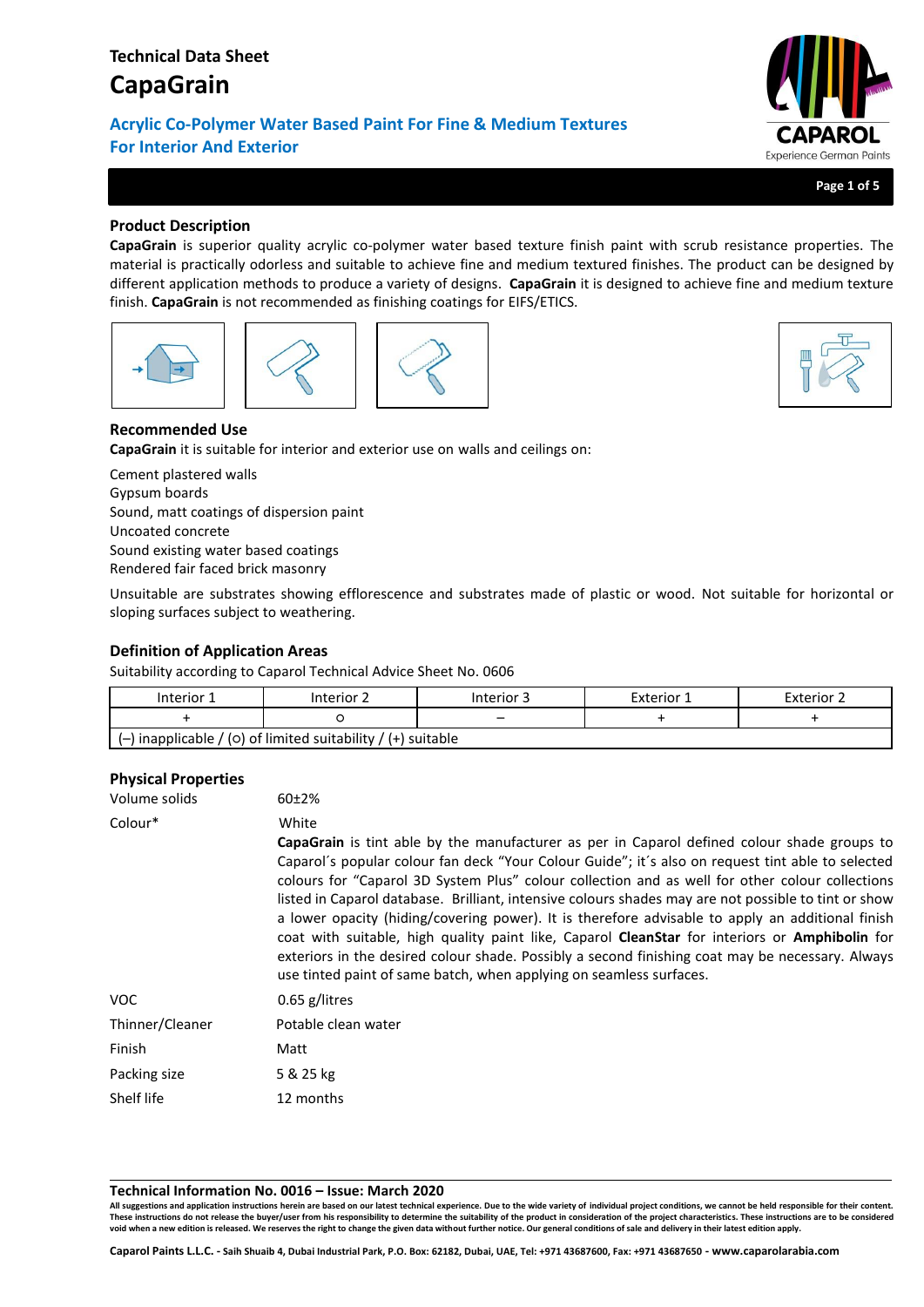# **Technical Data Sheet CapaGrain**

**Acrylic Co-Polymer Water Based Paint For Fine & Medium Textures For Interior And Exterior**



**Page 2 of 5**

### **Advantages**

Environment friendly and practically odourless Excellent application properties with roller and texture roller Can be top-coated with water based or solvent based paint Characteristic patterns of different style and texture can be easily achieved Easy to apply

### **Certificates and Test Values\***

Contrast ratio for hiding power to the Class 4 as tested according to ISO 6504-3 Wet scrub resistance, to the Class-2 as per EN 13300 Water vapour transmission to Class V<sub>1</sub> according to EN 1602-1 Liquid water transmission to Class  $W_2$  according to EN 1602-1 DCLD Product Conformity certified ESMA ECAS GREEN LABEL 5 Star Environmental Efficiency Rating certified Abu Dhabi Quality and Conformity Council Conformity certified ADCE certified civil supplier \*Additional certificates and approvals may available on request or could be arranged if required.

### **Surface Preparation**

The substrate must be even, clean, permanently dry, solid, sound/stable, and free from inclusions, loose particles and all separating materials that may prevent adhesion. Remove unsound coatings of enamels, dispersion paints, synthetic renders/plasters and unsound mineral paint coatings. Concrete and plaster surfaces with dirt deposits or fines/sintered layer must be cleaned mechanically or with high-pressure cleaner, in compliance with the regulations. Clean sound, adherent paint coatings dry or wet. Clean surfaces with organic growth (moss, algae and mild) by high pressure water jet in compliance with the regulations. Treat the surfaces with **CapaTox** and allow drying thoroughly. Clean surfaces soiled with industrial gases or soot by high pressure water jet and suitable cleaners in compliance with the regulations. The penetration of water and moisture in cracks, joints, coarse-textured pores, etc., must be excluded. If necessary, carry out additional substrate levelling measures. Check existing coatings for their load-bearing capacity. Remove any non-load bearing or structurally weak coatings. Any damaged areas or surface irregularities should be repaired before application. Repairs must be well set and dried out. Damp or not fully cured substrates can lead to defects in subsequent coats, such as blistering or cracks. It is most important that substrates are correctly prepared prior to application of paint.

### **Mixing Paint**

**CapaGrain** is single component water based product, should be mixed properly before application. The material can be diluted with potable clean water only. Stir **CapaGrain** with a low-speed stainless steel agitator. Do not use mixers made of aluminium - danger of discolouration. Use as little water as possible to achieve application consistency. Stir well before application. If necessary adjust to working consistency with tap water up to max. 10 % or less as required achieving the desired texture. Ensure short stirring times at low speed to prevent foam formation in the binding agent. Foam formation can have an impact on wet adhesion with significantly lower consumption, and hence due to the lower paint density, can cause the substrate to shine through. This, in turn, leads to patchy and inhomogeneous drying of the paint layer. As a rule, in case of strong colour shades less water needs to be added to achieve the optimum application consistency. Diluting the material too much will make application more difficult and will result in poorer characteristics (e.g. hiding power, colour shade). It´s strongly recommend to use the thinned paint in same shift and not to store for next day as there are might chances of paint losing its characteristic's, settling, formation and chances of bacterial contamination from external sources. Hence recommended to estimate paint required for the shift and mix accordingly to avoid any problems.

### **Technical Information No. 0016 – Issue: March 2020**

**All suggestions and application instructions herein are based on our latest technical experience. Due to the wide variety of individual project conditions, we cannot be held responsible for their content.**  These instructions do not release the buyer/user from his responsibility to determine the suitability of the product in consideration of the project characteristics. These instructions are to be considered **void when a new edition is released. We reserves the right to change the given data without further notice. Our general conditions of sale and delivery in their latest edition apply.**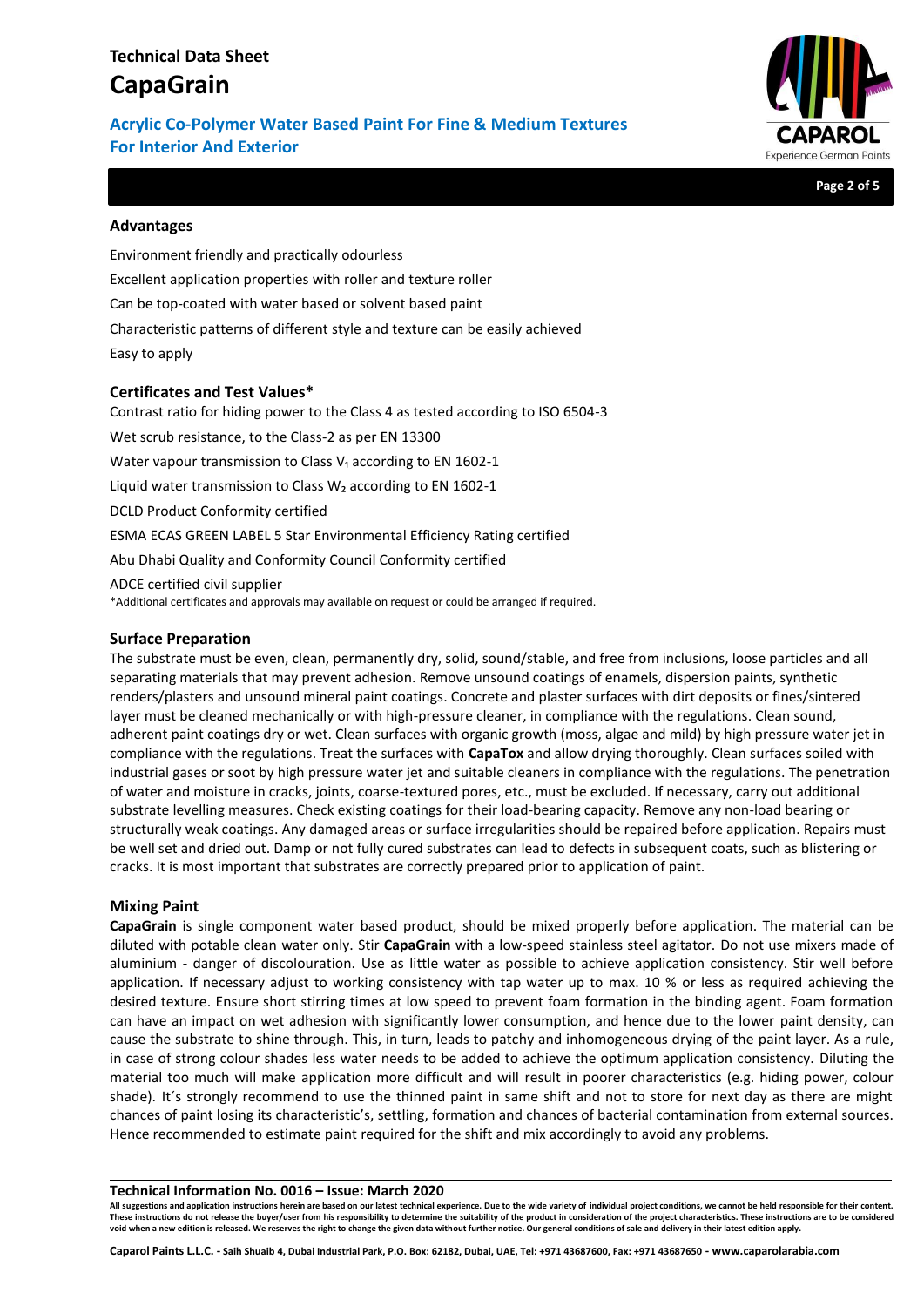# **CapaGrain**

# **Acrylic Co-Polymer Water Based Paint For Fine & Medium Textures For Interior And Exterior**



**Page 3 of 5**

# **Film Thickness and Spreading Rate\***

|                            | <b>Minimum</b> | <b>Typical</b> | <b>Maximum</b>  |
|----------------------------|----------------|----------------|-----------------|
| Wet film thickness         | 165            | 205            | 250<br>цm       |
| Dry film thickness         | 100            | 125            | 150<br>цm       |
| Theoretical spreading rate | 3.3            | 2.7            | $m^2/kg$<br>2.2 |

\*Indicated rates are indicative per coat, due allowance and wastage factor should be considered in practical application. This indication does not take into account usage for spilling or loss on site. The figure may also vary according to substrate or application conditions. The exact rate of consumption for your particular project is best established by a trial application on site and executed by your desired applicator.

# **Drying Time\*** Substrate temperature **10°C 25°C 40°C**

| Substrate temperature | TA C | 25 L | 40 L |  |
|-----------------------|------|------|------|--|
| Touch dry             |      |      |      |  |
| Dry to over coat      |      |      |      |  |
| Ready for stress      | 96   | 48   |      |  |

\*The material cures physically by evaporation of water. Drying time generally related to air circulation, temperature, film thickness, no of coats and relative humidity. The given data must be considered as guidelines per coat only. The actual drying time before recoating may be shorter or longer, depending on film thickness, ventilation, humidity, underlying paint system, requirement for early handling and mechanical strength etc. The figures given are typical with: Good ventilation (outdoor exposure or free circulation of air), typical film thickness, on coat on top of inert substrate and relative humidity 70%.

# **Application Conditions**

Substrate temperature should be min.5°C and at least 3°C above the dew point of the air. Suitable processing temperature should between + 5°C to approx. 40°C for material, substrate, water and ambient air during application and curing. At application below 10°C drying temperature will be significantly extended and spraying characteristics may be impaired. Paint to be applied to suitable primed surface.

Do not apply during strong wind, fog, high relative humidity, and imminent rain or frost. Do not apply or leave to dry in direct sunlight as this can lead to differences in gloss levels and even to slight cloudiness.

# **Application Equipment's/Tools**

Manually application by roller and texture roller

## **Typical Application Procedure\***

Depending on the type and condition of the substrate, it may be necessary to apply consolidating, absorbency-regulating prime coatings. On suitable mineral substrate it is usually necessary to apply an absorbency-equalizing and adhesionpromoting prime coat with **CapaPutz Primer** or **CapaAcryl Primer**. On organic substrates we recommend using colouradjusting intermediate coats if the colour shade of the finishing coat is very different to the colour shade of the substrate. When using texture coating which used marble grains, a colour shade adjusting priming coat with **CapaPutz Primer** or **CapaAcryl Primer** is generally recommended. **CapaPutz Primer** or **CapaAcryl Primer** has to be tinted in the matching colour shade before applying tinted **CapaGrain** if it will be applied as top coat.

Allow thorough drying of priming/intermediate coats before further application. Apply the textured paint with roller, brush or suitable spraying equipment homogeneously to the complete surface. If necessary to achieve the desired design effect, directly after that treat the material evenly with a desired texture paint roller or textures the material horizontally, vertically or circularly by suitable brush as desired. Apply thoroughly an even layer during spray application and avoid overlapping that may be caused by stories of scaffolding.

To achieve a uniform texture always the same craftsmen should work on a surface.

To avoid lapping on large area surfaces, care should be taken to have a sufficient number of hands/craftsmen on the job and to apply the material wet-on-wet without interruption.

\* For system specific application instructions please refer to detailed MS (method statement) or specification.

### **Technical Information No. 0016 – Issue: March 2020**

**All suggestions and application instructions herein are based on our latest technical experience. Due to the wide variety of individual project conditions, we cannot be held responsible for their content.**  These instructions do not release the buyer/user from his responsibility to determine the suitability of the product in consideration of the project characteristics. These instructions are to be considered **void when a new edition is released. We reserves the right to change the given data without further notice. Our general conditions of sale and delivery in their latest edition apply.**

**Caparol Paints L.L.C. - Saih Shuaib 4, Dubai Industrial Park, P.O. Box: 62182, Dubai, UAE, Tel: +971 43687600, Fax: +971 43687650 - www.caparolarabia.com**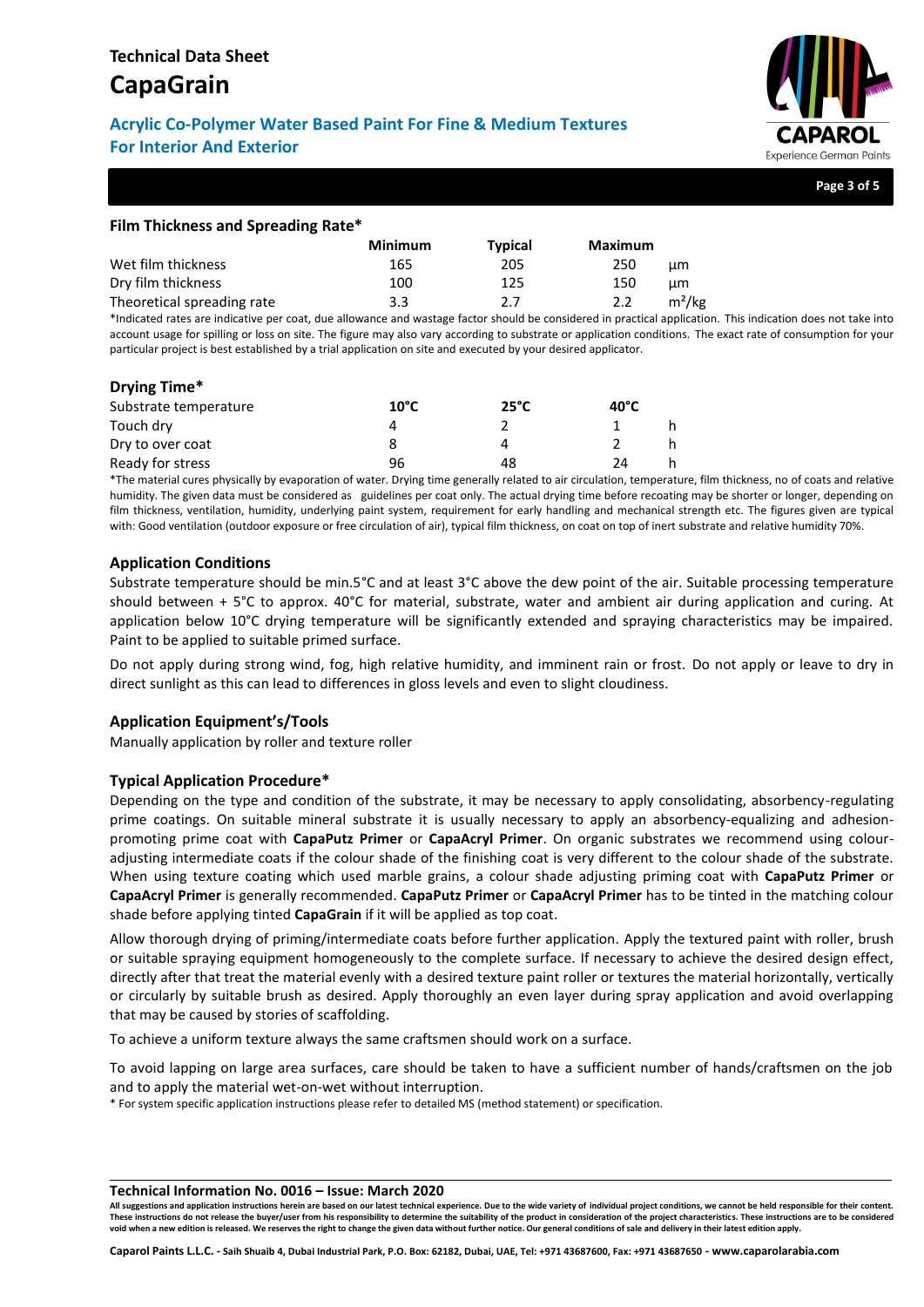# **Acrylic Co-Polymer Water Based Paint For Fine & Medium Textures For Interior And Exterior**



**Page 4 of 5**

## **Typical Paint System\***

**CapaGrain** can be used on suitable interior and exterior surfaces as follows:

| Interior and exterior surface standard typical paint system                                 | Coats |
|---------------------------------------------------------------------------------------------|-------|
| CapaPutz Primer or CapaAcryl Primer (recommended to be tinted in the matching colour shade) |       |
| CapaGrain                                                                                   |       |
| Top coat (optional interiors, but strongly recommended exteriors)                           | (2)   |
| CapaGrain can be used as intermediate or finish coat as required by specifications.         |       |

\*Above mentioned paint system is for general guide line only, can be changed as per specification requirements. As it is impossible to list herein the wide variety of substrates and their specific problems, please request our technical assistance in case of queries. We will provide appropriate working methods.

### **Important Note**

The characteristic values stated are average values or approx. values. We use natural raw materials in our products, which mean that the stated values can vary slightly in the same delivery batch; this does not affect the suitability of the product for its intended purpose. Being natural products, the granular materials used in the textured finishes, may occasionally cause slight colour variation in the finished coating. Use only material marked with identical batch numbers or, if utilizing material from different batches, mix the entire quantity needed in advance. The surface roughness profile is influenced by the chosen tool; hence always the same type of texturing tool should be used. **CapaGrain** coatings are unsuitable for application on horizontal surfaces exposed to rain or moisture.

In case of moist weather conditions (rain, dew, fog) yellowish transparent traces of additives, showing a slightly glossy shine and stickiness, may occur on the surface of compact, cool substrates or by means of delayed drying caused by the weather. The traces of additives (Emulsifier washouts) are water-soluble and will disappear under the influence of a sufficient water quantity, e.g. repeated intensive rainfalls. The quality of the dried coating will not be affected by these changes. In case of direct reworking, all traces of additives must be pre-wetted and completely removed after a short reaction time. An additional priming coat of **CapaAcryl Primer** must be applied. The traces cannot occur when the material is applied under suitable climatic conditions. This does not constitute an impairment of product quality.

Mechanical loads on matt façade paints or coatings in dark shades may produce bright-toned stripes as a product specific property (no writing resistance). Touching up surfaces is depending on many parameters and may be visible after drying.

**Please note: It is recommended to use trained and experienced applicator to carry out texture coat works.**

### **Colour Stability**

Due to weathering, and in particular due to the intensity of UV radiation and the effect of humidity, the surface of coatings changes over time. This can result in visible changes in colour. At the same time, it is a process which is influenced by material and project conditions. Hence, it is the state of the art to improve the colour stability for intense and/or very dark colour shades through an additional paint build-up.

The natural graining of the used marble grains can become partially visible and appear as darker texture grains in the finishing paint. For light, clear colour shades and particularly clear yellow colour shades, the colour of the texturing grain may shine through across the area of finishing texture coat. Generally, this is due to the contrast between the colour shade and the marble graining. Both effects are due to the basic appearance of a marble-filled finishing paint and attest to the natural properties of the raw materials used. This does not impair the quality and the functionality of the product.

It is not possible to give any warranty for uniform colour accuracy and freedom from stains due to chemical and/or physical curing processes and fluctuations in the weather and different substrate conditions, e.g. uneven absorption behavior of the substrate, different substrate moisture levels over the entire the surface, partially very different alkalinity/substances from the substrate, direct solar radiation with sharply delineated shadowing on the freshly applied coating.

### **Storage and Handling**

12 months when stored in warehouse conditions below 35°C in the original, unopened packs. The product must be kept in in cool, dry well ventilated space and away from source of heat and ignition. Containers must be kept tightly closed and always handle with care. Keep out of reach of children.

### **Technical Information No. 0016 – Issue: March 2020**

**All suggestions and application instructions herein are based on our latest technical experience. Due to the wide variety of individual project conditions, we cannot be held responsible for their content.**  These instructions do not release the buyer/user from his responsibility to determine the suitability of the product in consideration of the project characteristics. These instructions are to be considered **void when a new edition is released. We reserves the right to change the given data without further notice. Our general conditions of sale and delivery in their latest edition apply.**

**Caparol Paints L.L.C. - Saih Shuaib 4, Dubai Industrial Park, P.O. Box: 62182, Dubai, UAE, Tel: +971 43687600, Fax: +971 43687650 - www.caparolarabia.com**